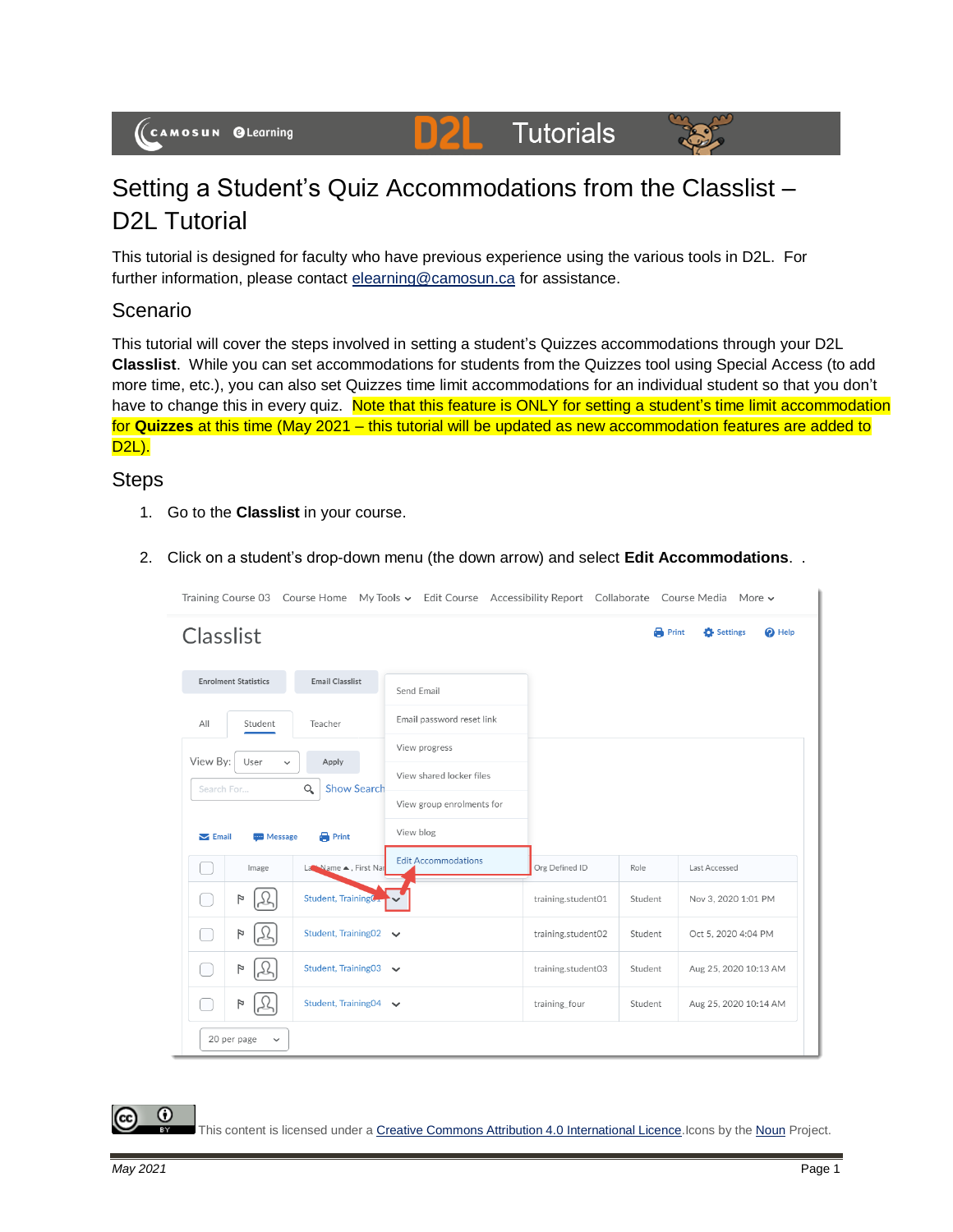3. In the **Edit Accommodations** pop-up box, select **Modify Time Limit** and then either set a **Multiplier of original quiz**, or the **Extra time** (in minutes – for example, if the quiz is an hour long and the student needs time and a half, add 30 minutes). You can also select **Always Allow Right Click**, for example if a student needs to be able to access accessibility tools in order to complete a quiz. Then click **Save**.

| <b>Edit Accommodations</b>       | ×  |
|----------------------------------|----|
| Training01 Student               |    |
| Quizzes $\sim$                   |    |
| Timing                           |    |
| Modify Time Limit<br>✓           |    |
| Multiplier of original quiz time |    |
| times<br>1                       |    |
| Extra time                       |    |
| ۰<br>30<br>minute(s)             |    |
| Controls                         |    |
| B<br>Always Allow Right Click    |    |
|                                  |    |
|                                  |    |
| <b>Save</b><br>Cancel            | ħ. |
|                                  |    |

4. An icon appears next to the student's name indicating added accommodations. A student will also see this icon in their view of the **Classlist** and will be able to check their accommodations.

|              | Training Course 03 Course Home My Tools v Edit Course Accessibility Report Collaborate Course Media More v |                         |                            |    |                    |         |                          |                   |
|--------------|------------------------------------------------------------------------------------------------------------|-------------------------|----------------------------|----|--------------------|---------|--------------------------|-------------------|
|              | Classlist                                                                                                  |                         |                            |    |                    |         | <b>Print</b><br>Settings | <sup>O</sup> Help |
|              | <b>Enrolment Statistics</b>                                                                                | <b>Email Classlist</b>  |                            |    |                    |         |                          |                   |
| All          | Student                                                                                                    | Teacher                 |                            |    |                    |         |                          |                   |
| View By:     | User<br>$\checkmark$                                                                                       | Apply                   |                            |    |                    |         |                          |                   |
| Search For   |                                                                                                            | $\alpha$                | <b>Show Search Options</b> |    |                    |         |                          |                   |
|              |                                                                                                            |                         |                            |    |                    |         |                          |                   |
| $\sum$ Email | <b>Message</b>                                                                                             | <b>Print</b>            |                            |    |                    |         |                          |                   |
|              | Image                                                                                                      | Last Name ▲, First Name |                            |    | Org Defined ID     | Role    | Last Accessed            |                   |
| ×.           | P                                                                                                          | Student, Training01     |                            | ÷. | training.student01 | Student | Nov 3, 2020 1:01 PM      |                   |
| r.           | P                                                                                                          | Student, Training02 v   |                            |    | training.student02 | Student | Oct 5, 2020 4:04 PM      |                   |
|              | P                                                                                                          | Student, Training03 v   |                            |    | training.student03 | Student | Aug 25, 2020 10:13 AM    |                   |
|              | Þ                                                                                                          | Student, Training04 v   |                            |    | training_four      | Student | Aug 25, 2020 10:14 AM    |                   |

### Instructor View of Classlist Accommodations

This content is licensed under a [Creative Commons Attribution 4.0 International Licence.I](https://creativecommons.org/licenses/by/4.0/)cons by the [Noun](https://creativecommons.org/website-icons/) Project.

 $\odot$